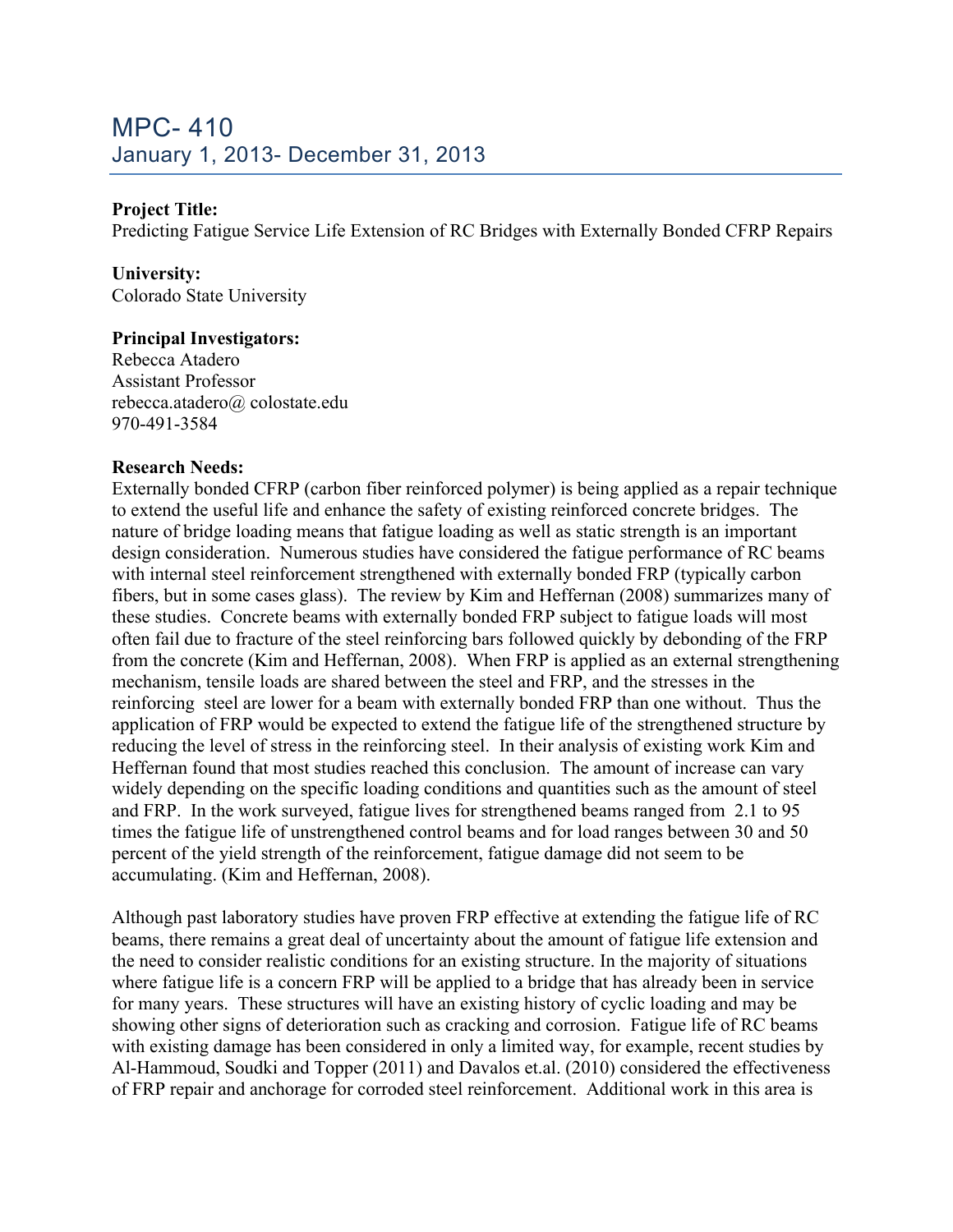needed to provide designers with guidance allowing them to predict the effect of a FRP strengthening application on extending the fatigue life of an existing structure and indicating how different design choices such as amount of FRP, will affect that prediction.

#### **Research Objectives:**

The objective of this project is to collect data allowing for the development of a preliminary model to allow designers to consider the existing condition and past loading history of a RC bridge girder and properties of a CFRP repair to predict the amount of fatigue life extension provided by the CFRP repair.

### **Research Methods:**

This research project will start by carefully considering the results of existing fatigue studies on CFRP repaired beams to identify trends in terms of how the type of loading, type of repair, and beam condition contribute to fatigue life extension. These trends will be used to develop an initial model – or at least some approximate guidance for estimating fatigue life extension. The limitations of this model and knowledge gaps in existing research will be identified for further experimental and analytical study. RC beam specimens representing aged bridge girders will be manufactured. The beams constructed for this research will be as large as feasible for lab conditions. Some of these specimens will be tested to failure under static and fatigue loading as control specimens, others will be strengthened with different CFRP repair schemes and tested under static and fatigue loading. The experimental data will be used to plot a preliminary S-N curve. Finite element models will be developed and calibrated to the results of the static loading. These models will then be combined with the experimental results to develop the preliminary model for prediction of fatigue life extension. This project will be conducted in cooperation with another MPC project at CSU: Fatigue Strength of CFRP-repaired Reinforced Concrete Bridge Girders under Service Temperature, PI: Hussam Mahmoud, in order to explore several aspects of the research question.

## **Expected Outcomes:**

This project will result in experimental data that will enhance understanding of the effect of externally bonded CFRP repair on the fatigue life of existing RC bridge girders. The project will produce a preliminary model to predict the fatigue life extension afforded by the externally bonded CFRP. This model can be used by designers to make more educated design decisions and will serve as the basis for further research. The project team will present this model to DOT engineers and publish findings in scholarly journals.

## **Relevance to Strategic Goals:**

Externally bonded CFRP is an attractive repair option because it is lightweight with high specific strength and stiffness, it can readily conform to the geometry of an existing structure, it can often be applied with only limited traffic disruption, and it does not corrode as a steel repair might. These advantages mean that CFRP can be an important tool in extending the safe and useful life of existing structures, thereby helping to achieve **a state of good repair** for US transportation infrastructure**.** However, in order to take best advantage of the material, designers need more information about its effectiveness – particularly with respect to fatigue performance of the strengthened structure. The knowledge gained through this project will help to improve and promote the use of CFRP.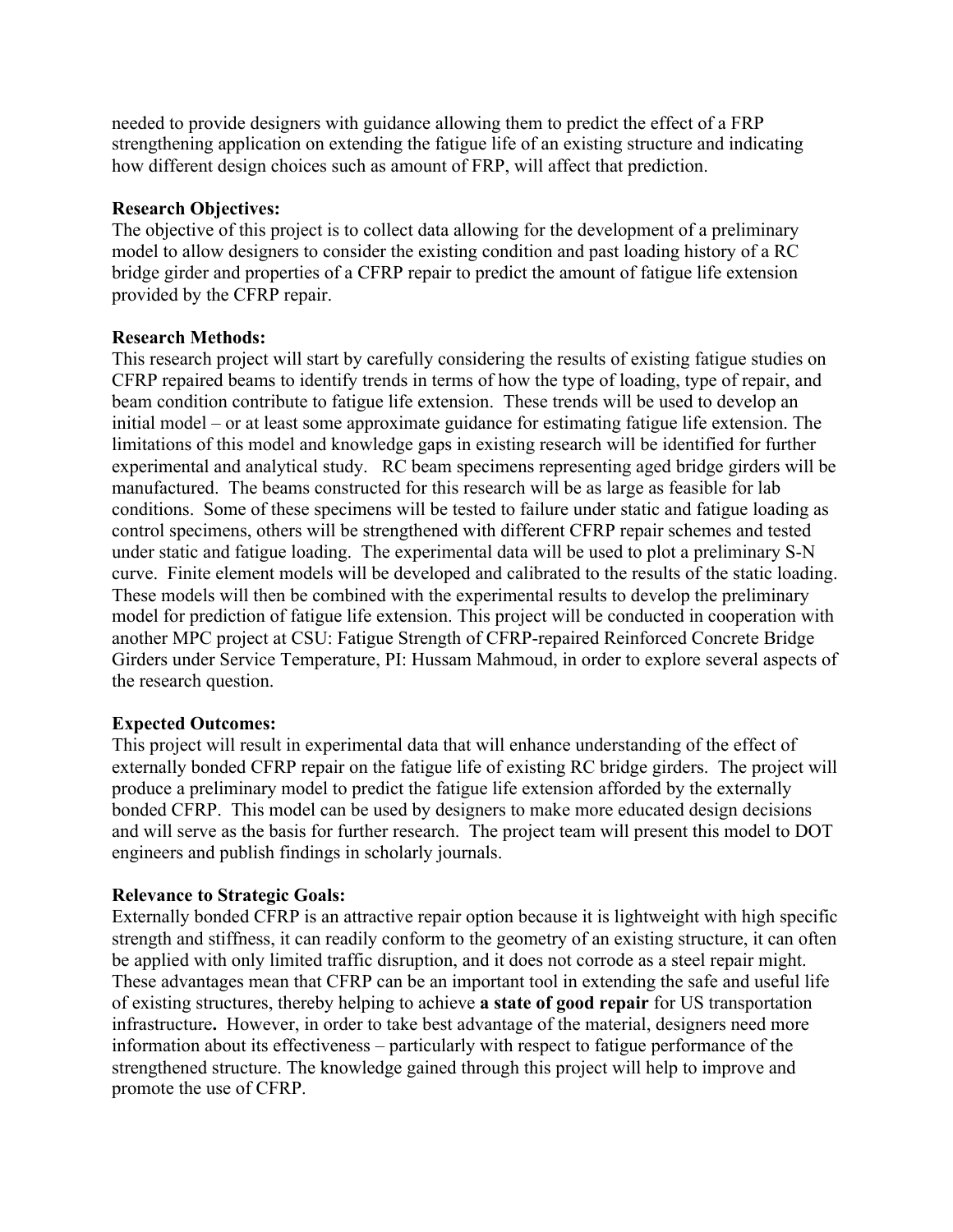## **Educational Benefits:**

A graduate student will be hired as a research assistant to work on this project. Although the findings of the research will not be directly used in a specific class, they will inform class activities in courses taught by the investigators. For example, Dr. Atadero teaches an undergraduate courses in civil engineering materials and reinforced concrete design.

# **Work Plan:**

## **Task 1. Literature Review to Establish Preliminary Model and Knowledge Gaps**

There have been numerous tests to consider the fatigue life of RC beams strengthened with externally bonded FRP. While these tests almost universally indicate the ability of FRP to extend the fatigue life, the amount of extension is highly variable. This project will start by considering these existing studies, identifying trends between the variables and proposing a model of some form that represents these trends. Then knowledge gaps that could be filled to make the models more complete will be identified for further experimental and analytical study.

## **Task 2. Experimental Specimens**

The literature review will also be used to describe the condition of existing RC girders, so that beam specimens can be constructed to represent damaged girders. The included damage is likely to include reinforcing steel with notches introduced, concrete with lower strengths, and precracking. After the damaged specimens are constructed some of the specimens will be reinforced with externally bonded CFRP.

## **Task 3. Testing of Specimens**

Specimens will be tested in the Structural Engineering Laboratory at the CSU Engineering Research Center. Beams with and without externally bonded FRP will be tested to failure. Some beams will be tested under static loading while others are tested under fatigue loading. The fatigue loading regimen will be established to represent traffic loading of bridge elements as closely as possible.

# **Task 4. Finite Element Modeling**

The results of the static tests will be used to develop and calibrate finite element models. With stochastic inputs these models can then be used to extend the available data for development of the fatigue life model.

## **Task 5. Refinement of Preliminary Model to Predict Fatigue Life Extension**

The data collected from the experimental tests and finite element modeling will be used to refine the preliminary model developed in Task 1 to relate the fatigue life extension to parameters such as the past loading history, ratio of cyclic loading to static strength, and configuration of CFRP repair will be created.

## **Task 6: Reporting and Dissemination**

A final report will be produced describing the results of the research. A TLN seminar will be developed and presented. This seminar will be based on the research results most relevant to practicing engineers. The results will also be disseminated through publication in scholarly journals such as the Transportation Research Record or Journals of Bridge Engineering or Composites for Construction.

|      | Months            |     |       |           |             |                             |           |                                                |                                   |  |  |
|------|-------------------|-----|-------|-----------|-------------|-----------------------------|-----------|------------------------------------------------|-----------------------------------|--|--|
| Task | $\sim$<br>$1 - 2$ | `-4 | $5-0$ | 70<br>ه-י | 10<br>$9 -$ | $1 \cap$<br>11<br>$11 - 12$ | $13 - 14$ | $\overline{\phantom{0}}$<br>$-16$<br>$1.3 - 7$ | $\overline{ }$<br>1 O<br>$1 - 10$ |  |  |
|      |                   |     |       |           |             |                             |           |                                                |                                   |  |  |